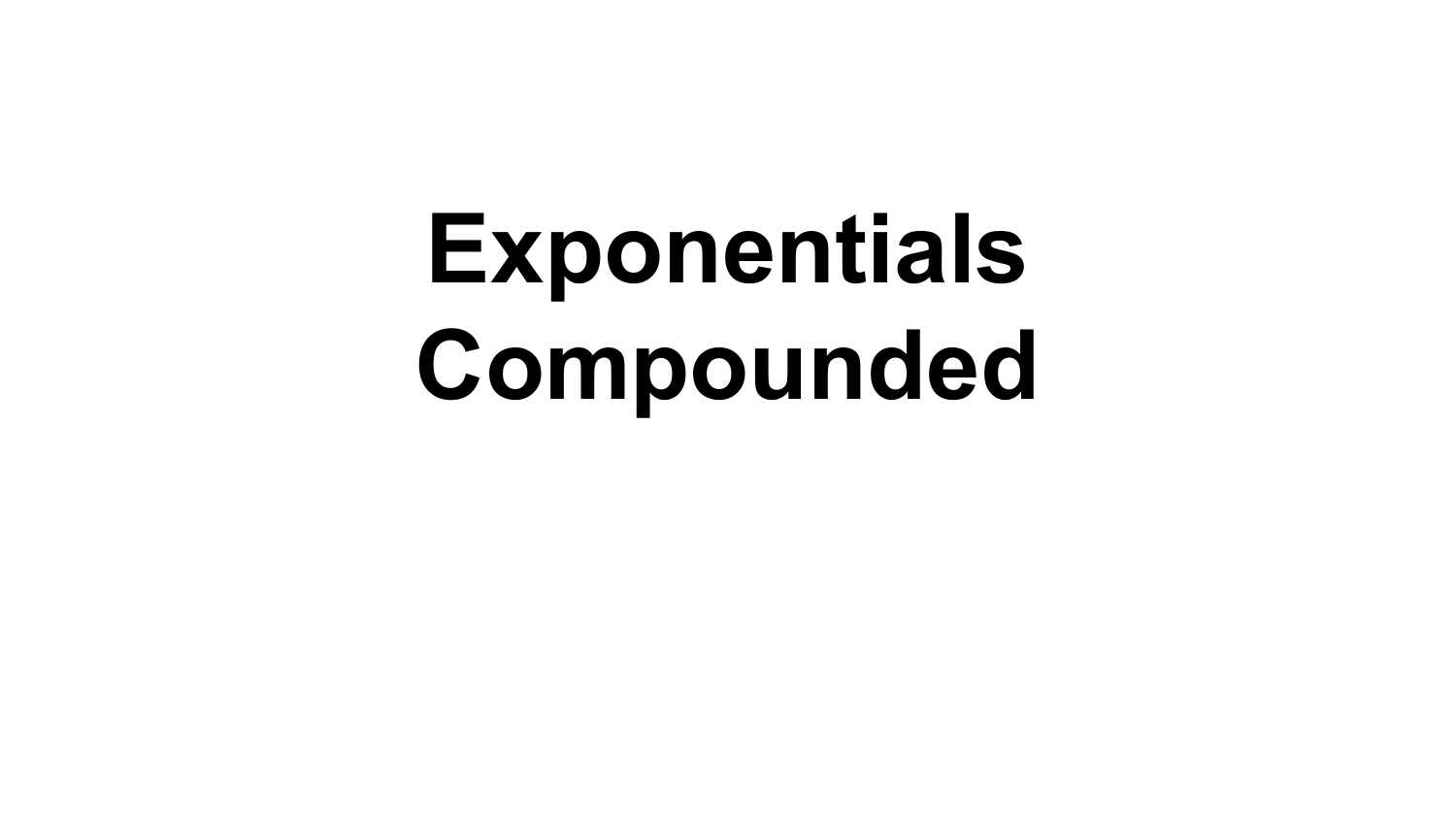## **Warm Up**

1. An investment of \$200 is invested at a rate of 1% per year. Find the value of the investment after 5 years.

2. Suppose you wanted to have \$12,000 after 15 years. How much would you need to invest to meet your goal in 15 years?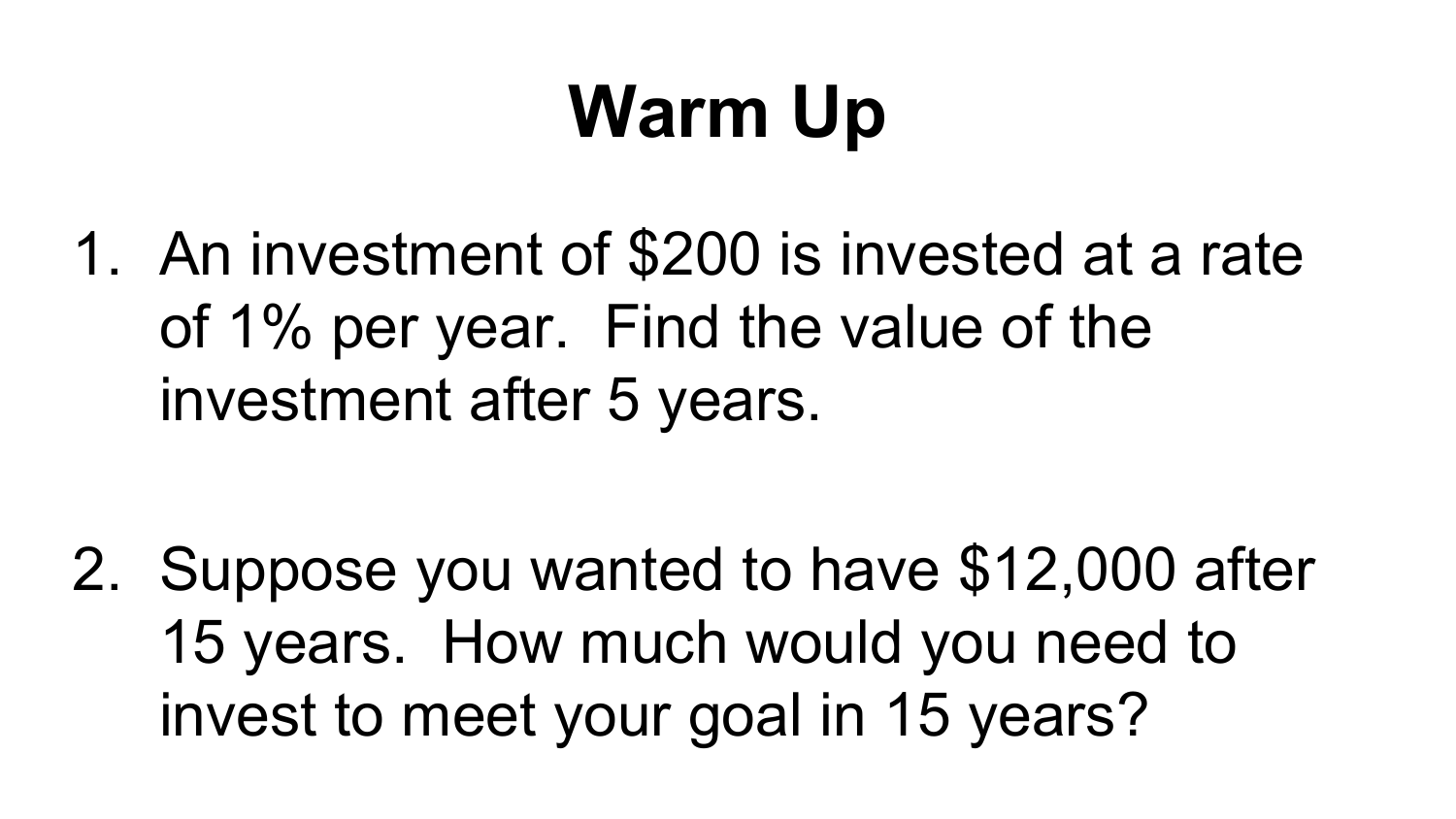## **Compounding Quarterly**

Suppose Karen has \$1000 that she invests in an account that pays 3.5% interest compounded quarterly. How much money does Karen have at the end of 5 years?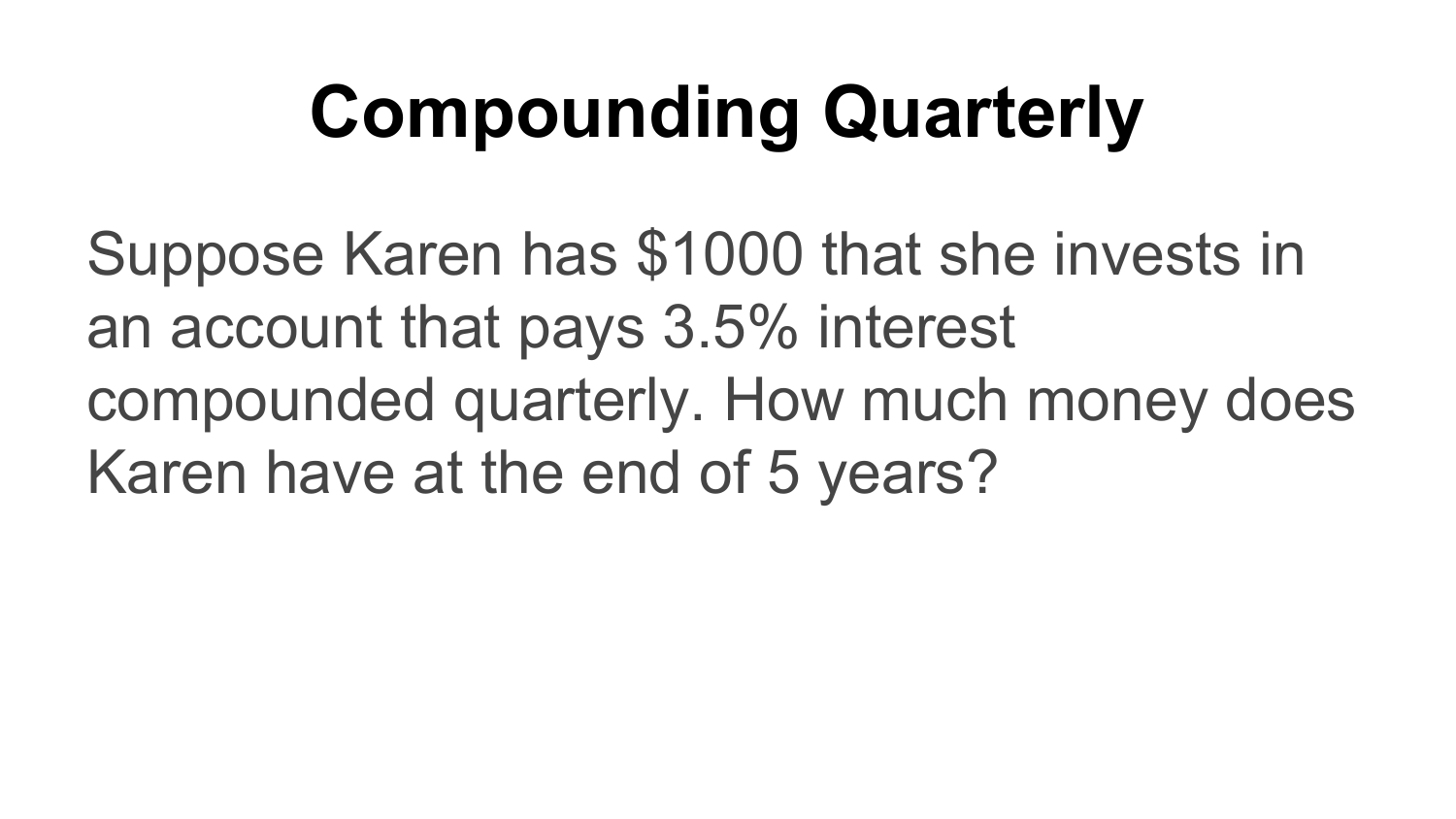# **Compounding Quarterly**

Suppose you have \$1 to invest in an account that pays 100% interest compounded quarterly. How much money do you have at the end of 1 year?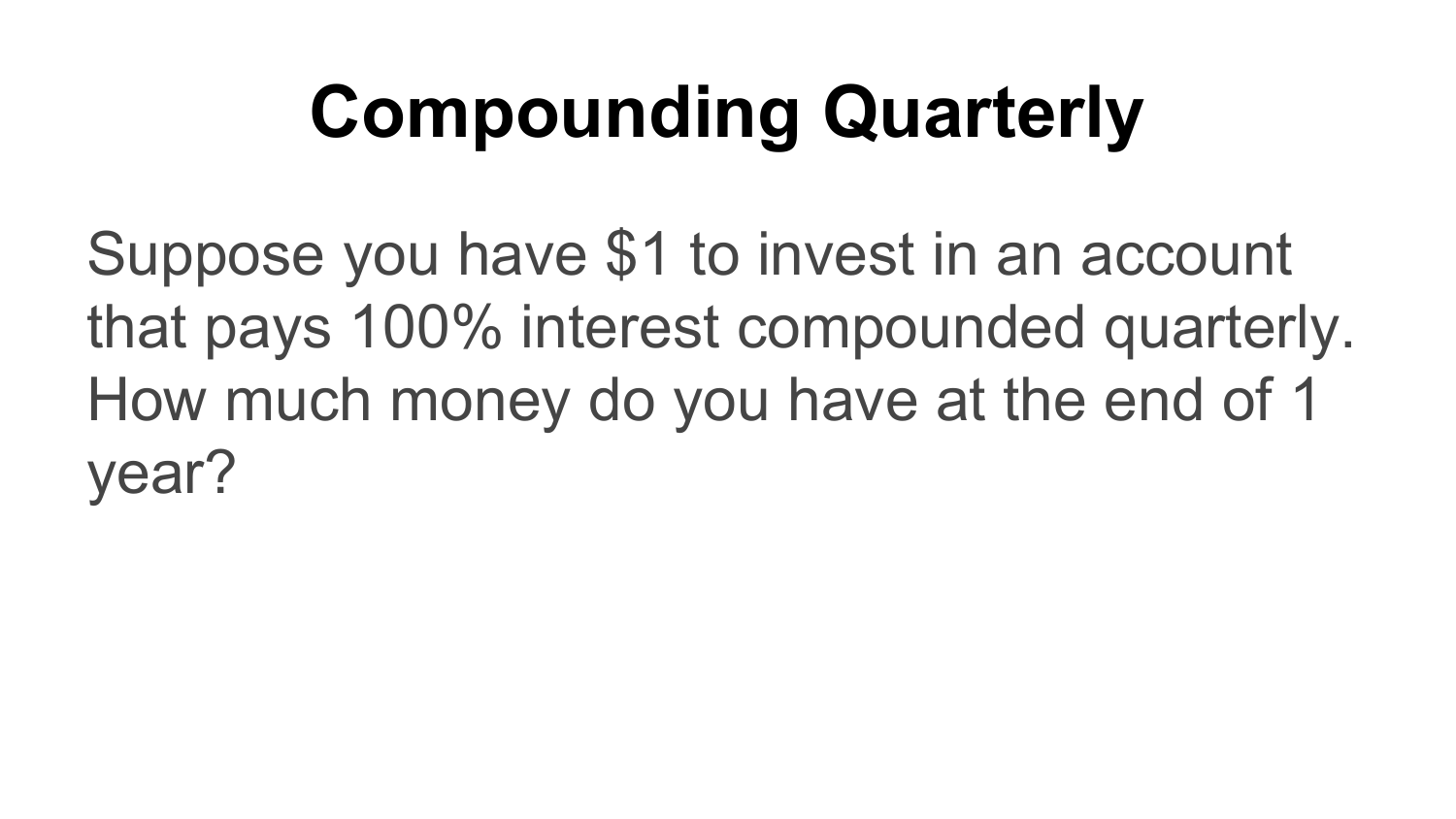# **Compounding Monthly**

Suppose you have \$1 to invest in an account that pays 100% interest compounded monthly. How much money do you have at the end of 1 year?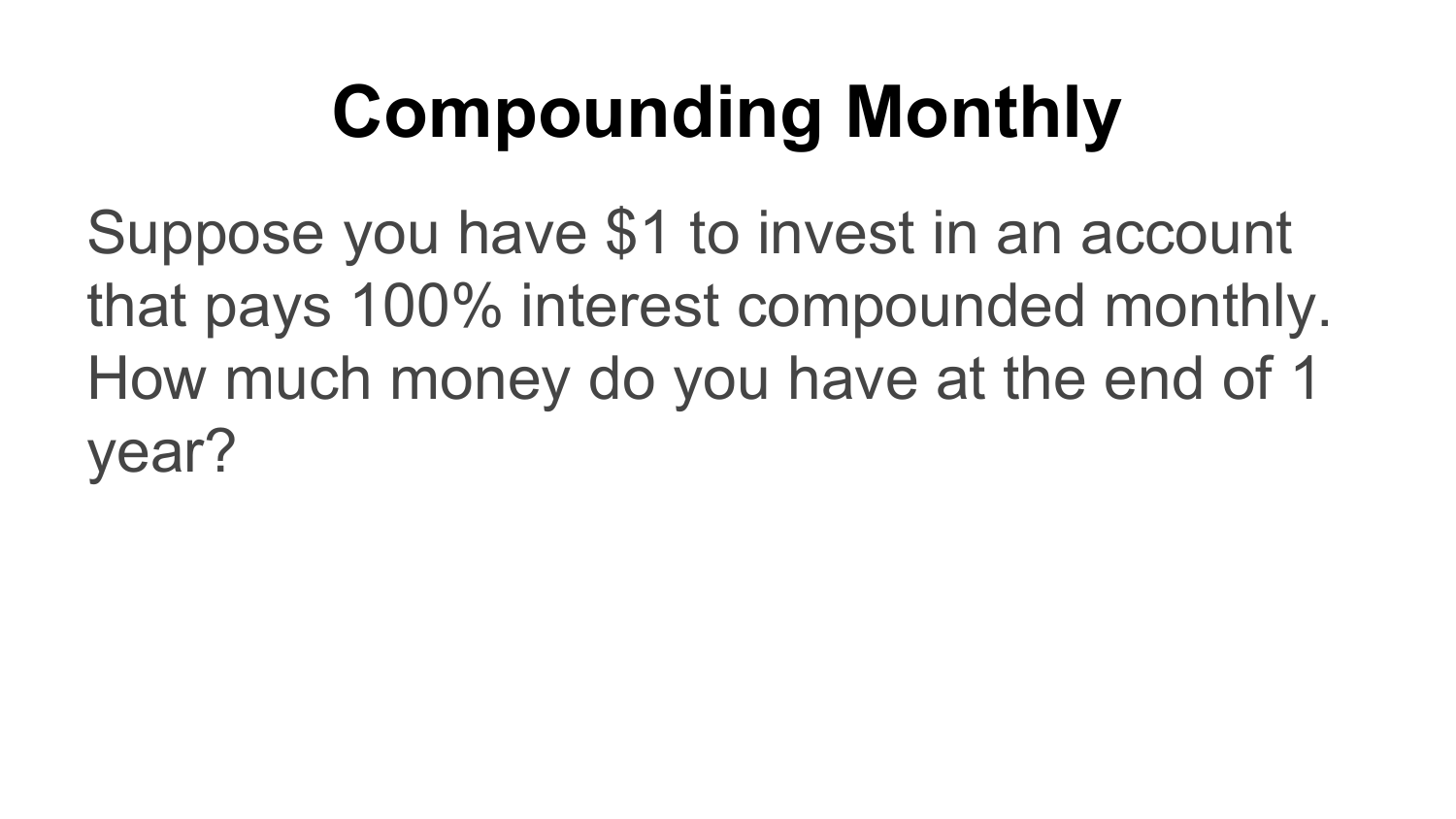## **Compounded Daily**

Suppose you have \$1 to invest in an account that pays 100% interest compounded daily. How much money do you have at the end of 1 year?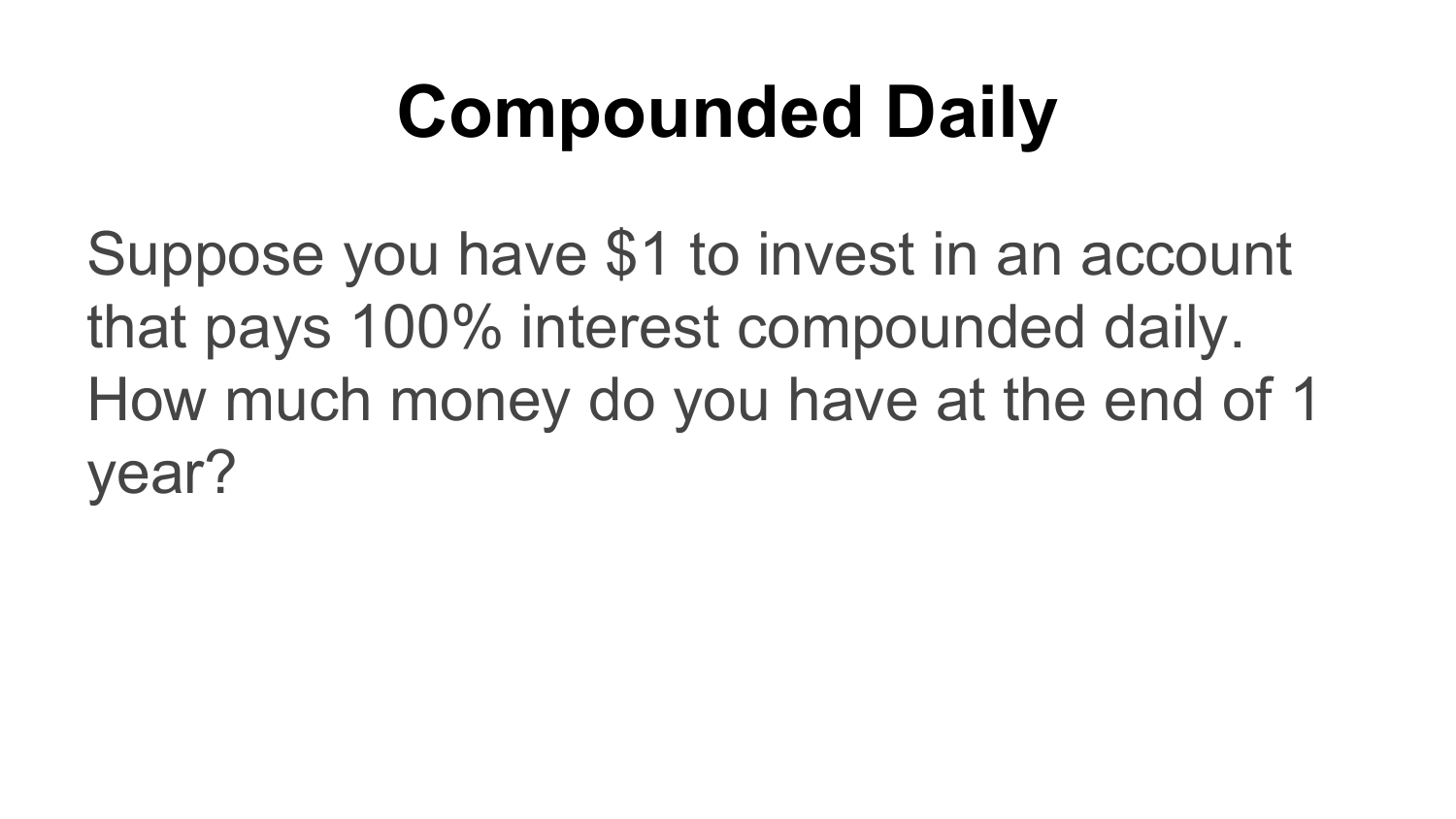# **Compounding Hourly**

Suppose you have \$1 to invest in an account that pays 100% interest compounded hourly. How much money do you have at the end of 1 year?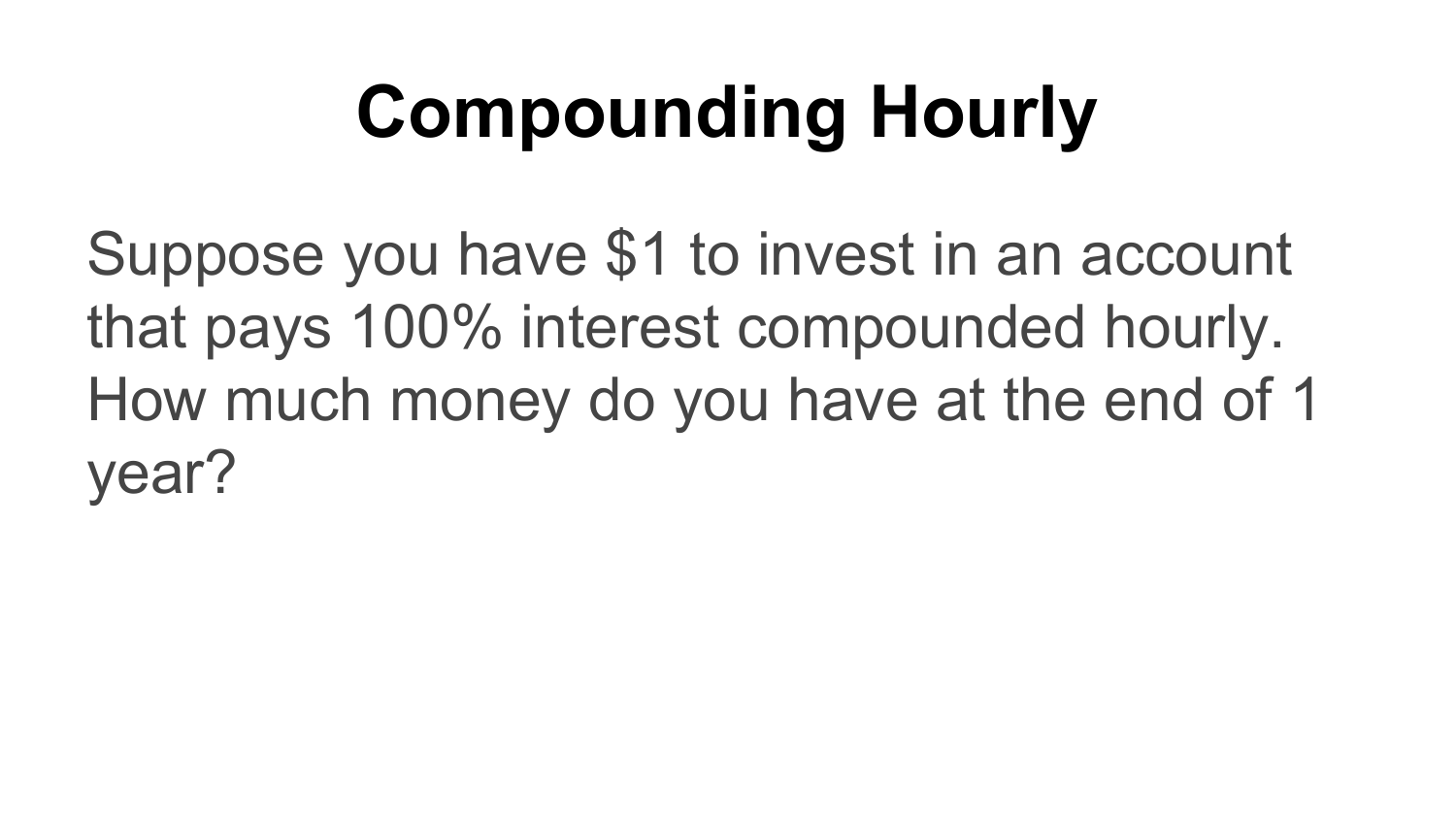# **Compounding Minutely**

Suppose you have \$1 to invest in an account that pays 100% interest compounded minutely. How much money do you have at the end of 1 year?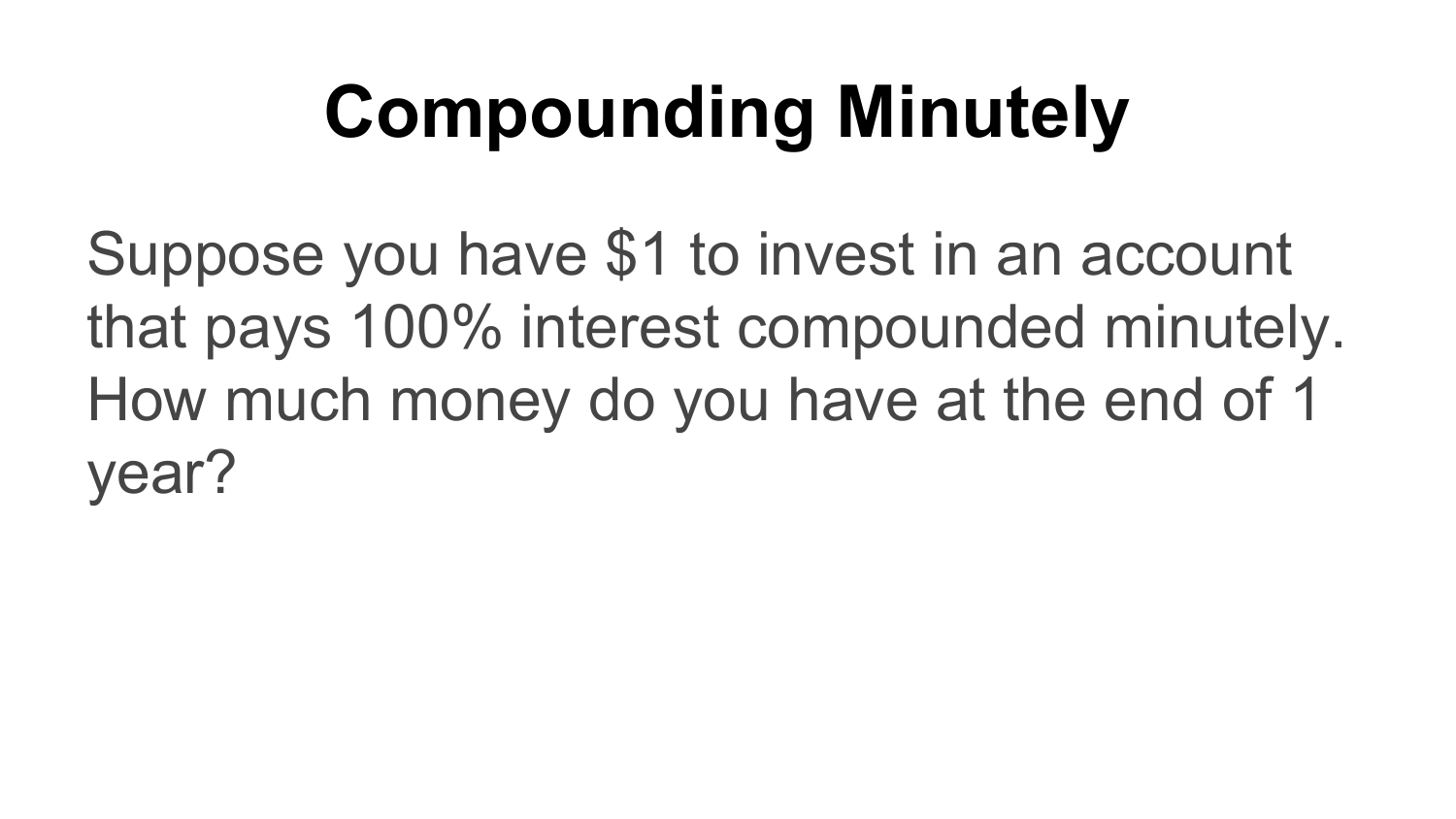#### **Compounded Continuously**

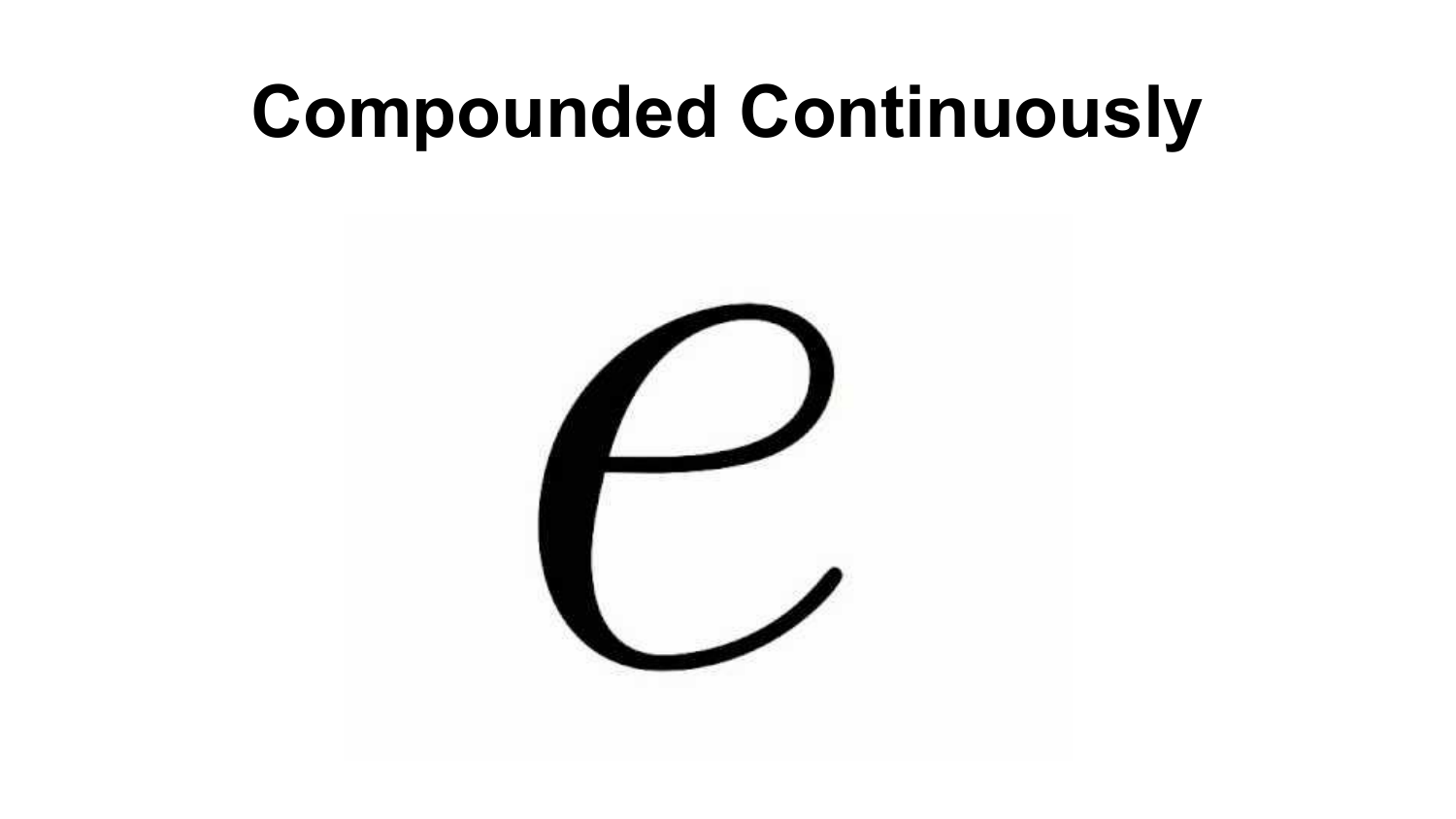## **Compounded Continuously**

Suppose that in year 0, one cent was invested in an account earning 0.9% interest compounded continuously. How much will it be worth 2015 years later?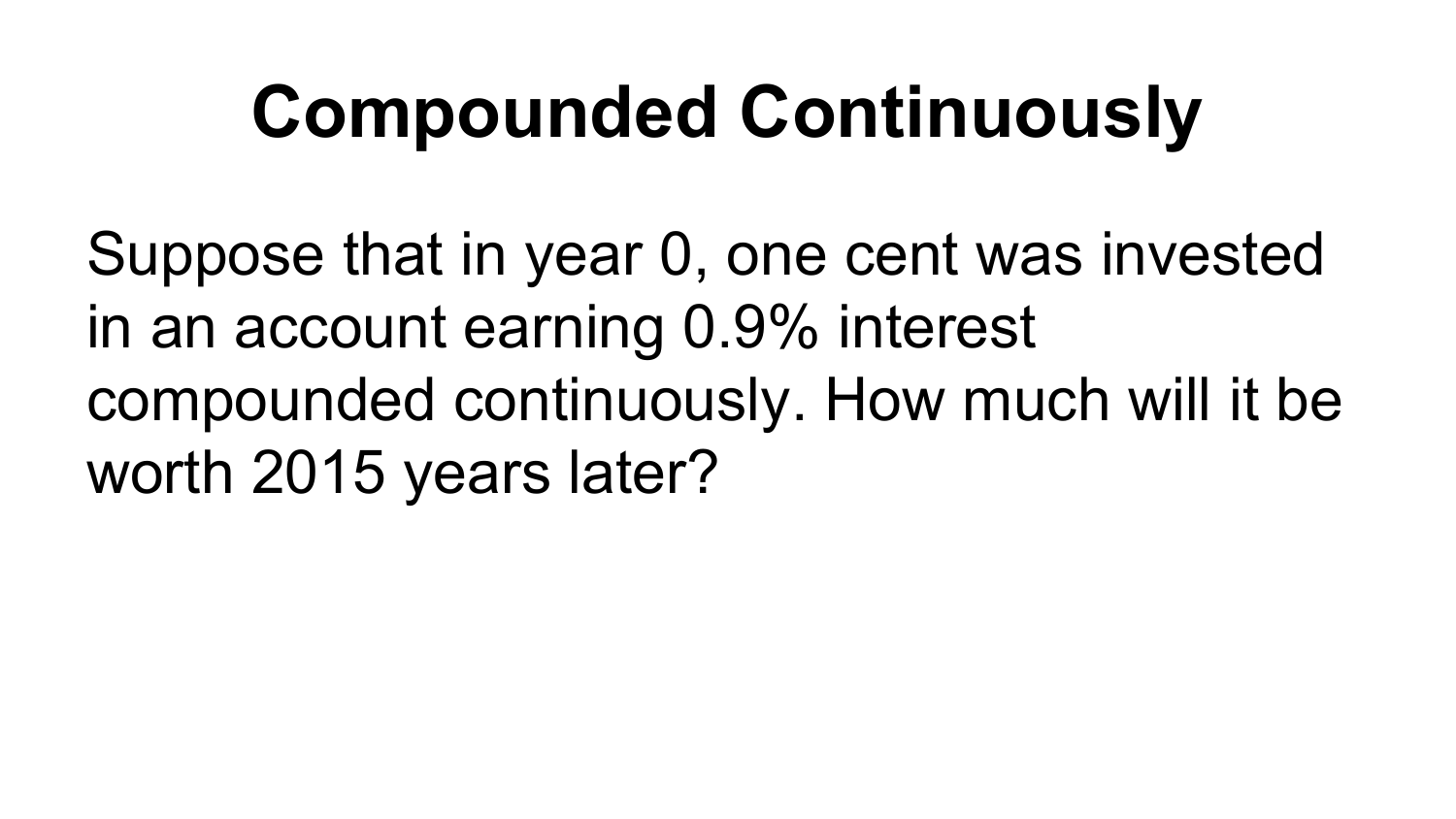## **Compounded Continuously**

If you invest \$2,000 at an annual interest rate of 13% compounded continuously, calculate the final amount you will have in the account after 20 years.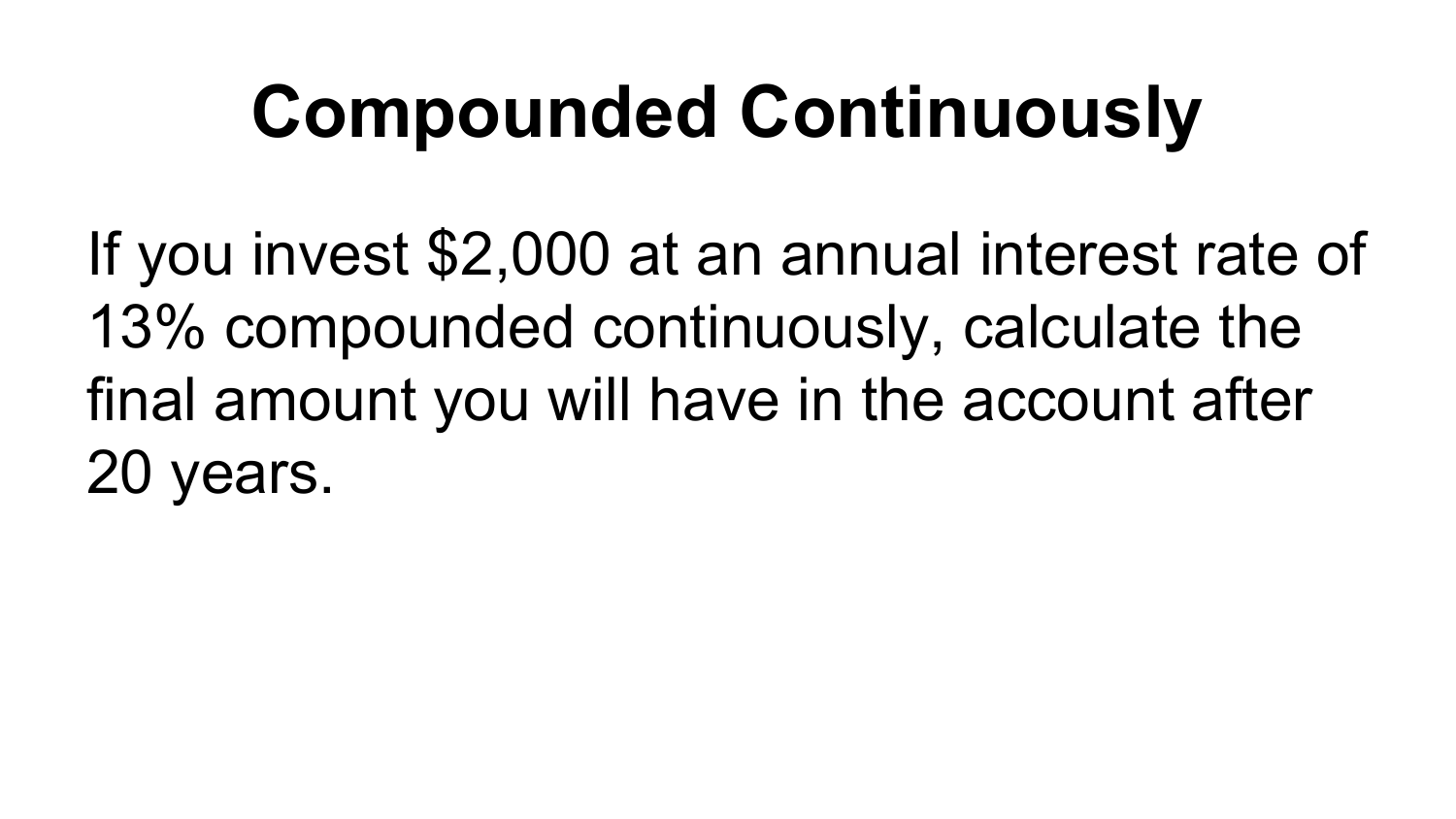#### **Half Life**

Hg-197 is used in kidney scans. It has a halflife of 64.128 hours. Write an exponential decay function for a 12-mg sample.

Find the amount remaining after 72 hours.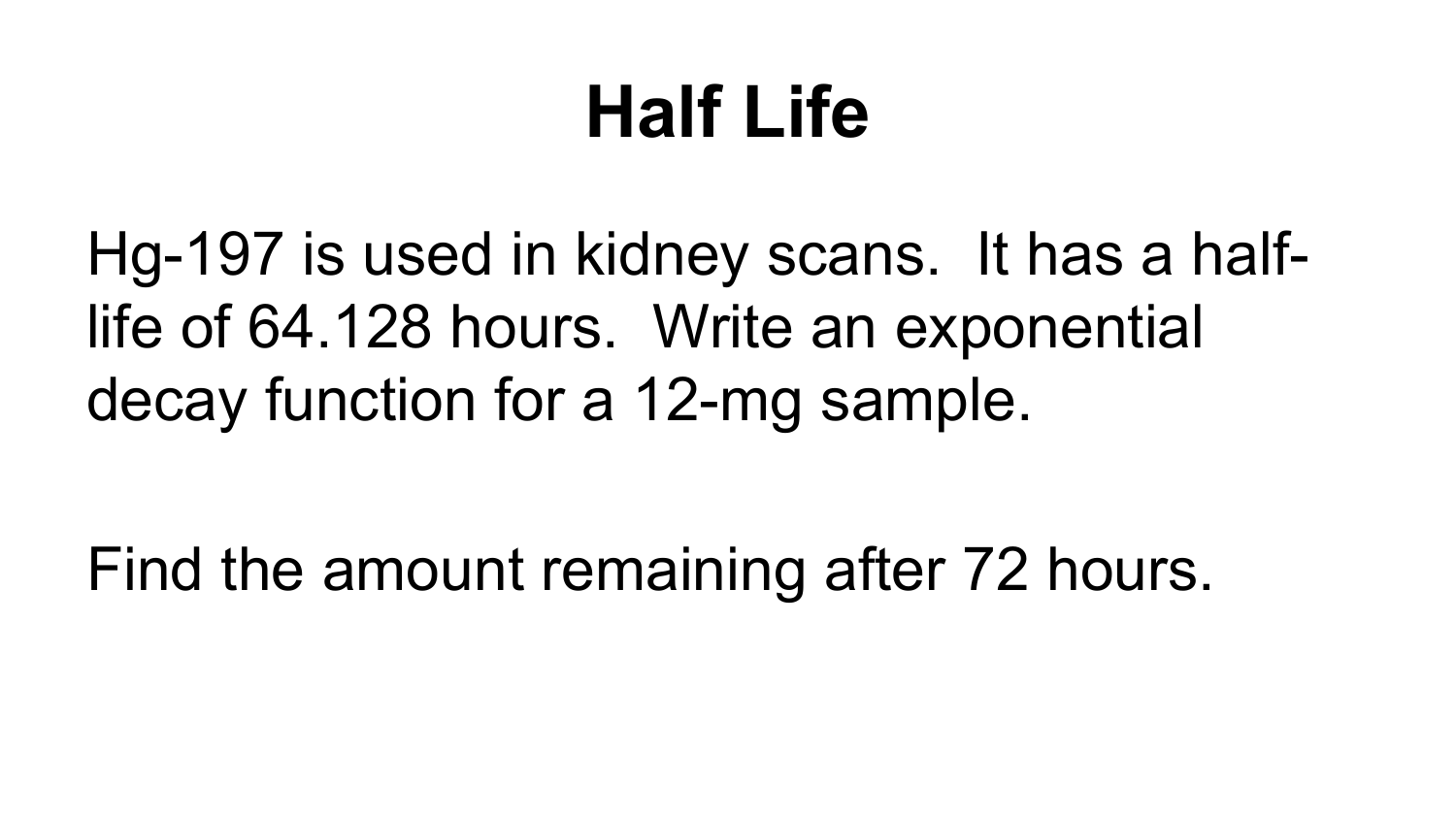#### **Your Turn**

Sr-85 is used in bone scans. It has a half-life of 64.9 days. Write an exponential decay function for an 8-mg sample.

Find the amount remaining after 100 days.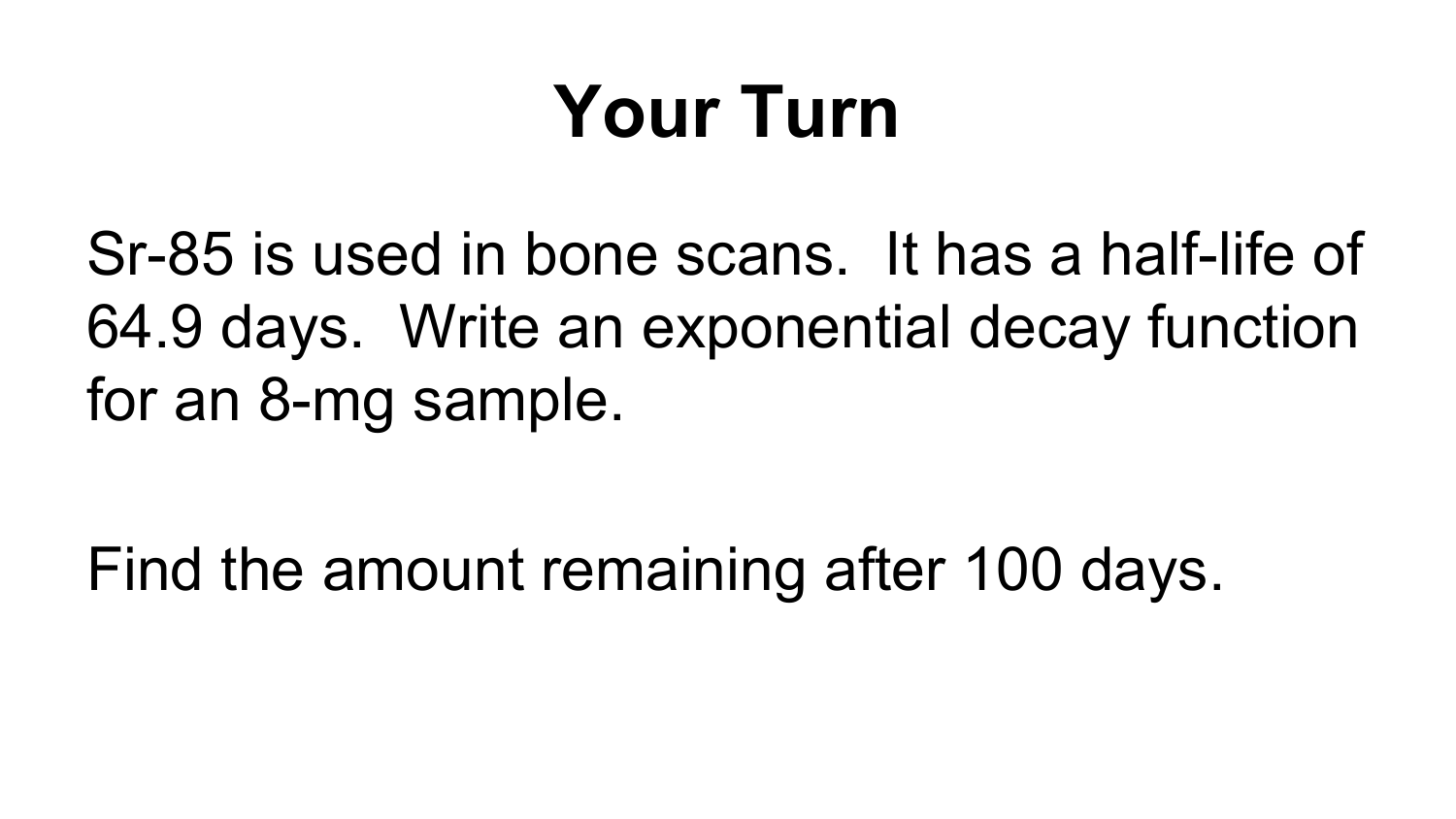#### **Half Life**

I-123 is used in thyroid scans. It has a half-life of 13.2 hours. Write the exponential decay function for a 45-mg sample.

Find the amount remaining after 5 hours.